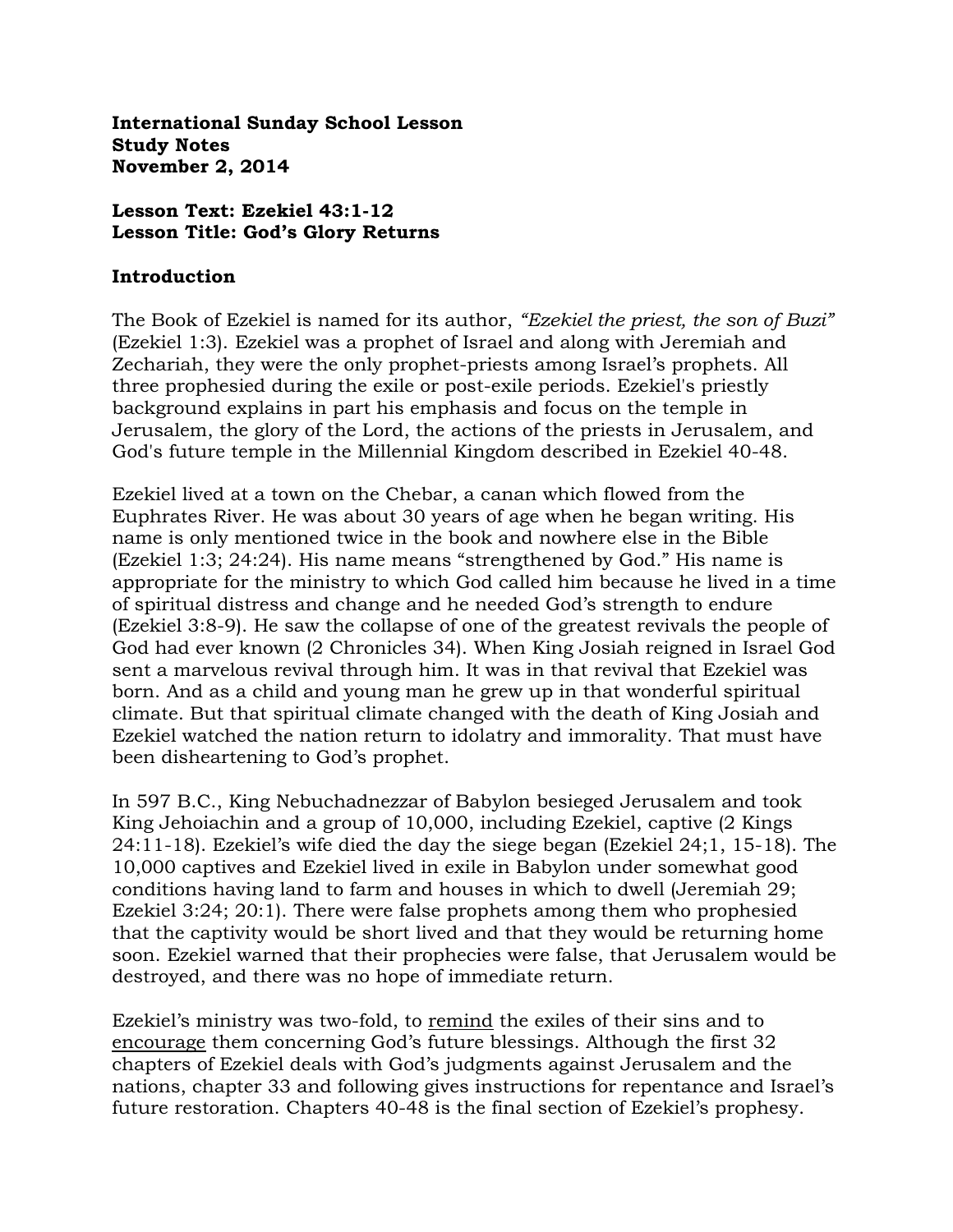The prophet, in the visions of God, was brought to the land of Israel, and there he was given a picture of how it would be when God's people of are spiritually, morally, and physically restored. The first part of God's vision to Ezekiel is of the restored order of the Temple as the center of the life of the people. In chapters 40-42, we have the description of the courts round about the Temple and of the porch leading to the house itself. The emphasis of our text in Ezekiel 43 is the return of God's glory to the temple.

For the Jewish exiles listening to Ezekiel's description of a new temple and the return of God's glory, there must have been renewed hope. To remember how the glory of God once dwelt in Jerusalem but departed due to their sin was painful. The prophet's vision, however, encouraged the people that God had not forgotten them and that His glory would return one day.

# **God's Prophet and the Returning Glory (Ezekiel 43:1-5)**

## Verse 1-2

"Afterward he brought me to the gate, even the gate that looketh toward the east: And, behold, the glory of the God of Israel came from the way of the east: and his voice was like a noise of many waters: and the earth shined with his glory."

"Afterward" refers to the time after Ezekiel had completed his tour of the Temple recorded in Ezekiel 40-42. In Ezekiel 8-11, Ezekiel recorded the departure of God's glory from the temple signifying God's removal of His manifest presence from among His people. In this vision, not yet fulfilled, Ezekiel sees the "glory of the God of Israel" return.

"He" is a reference to *"a man"* first mentioned in Ezekiel 40:3. This *"man"* was a heavenly guide originally sent to give Ezekiel a guided tour of the Temple through Ezekiel's visions. Evidently, the *"man"* of Ezekiel 40:3, which is "He" in verse 1 of our text, is the angel of the Lord, or the Lord Himself since "He" is called *"LORD"* in Ezekiel 44:2.

When the glory of the Lord had departed from the Temple in Ezekiel 11:23, it departed from the east. Now, the glory returns "from the way of the east. "East" is mentioned some 50 times in the book of Ezekiel and is obviously an important directional word.

Ezekiel's escort, "he," brings him to the "gate that looketh toward the east" so he can witness the return of God's "glory." God's "glory" was coming back "from the way of the east" or from the way of the sunrise. This must have been encouraging for Ezekiel to see God's glory return in the same manner in which he had witnessed it depart.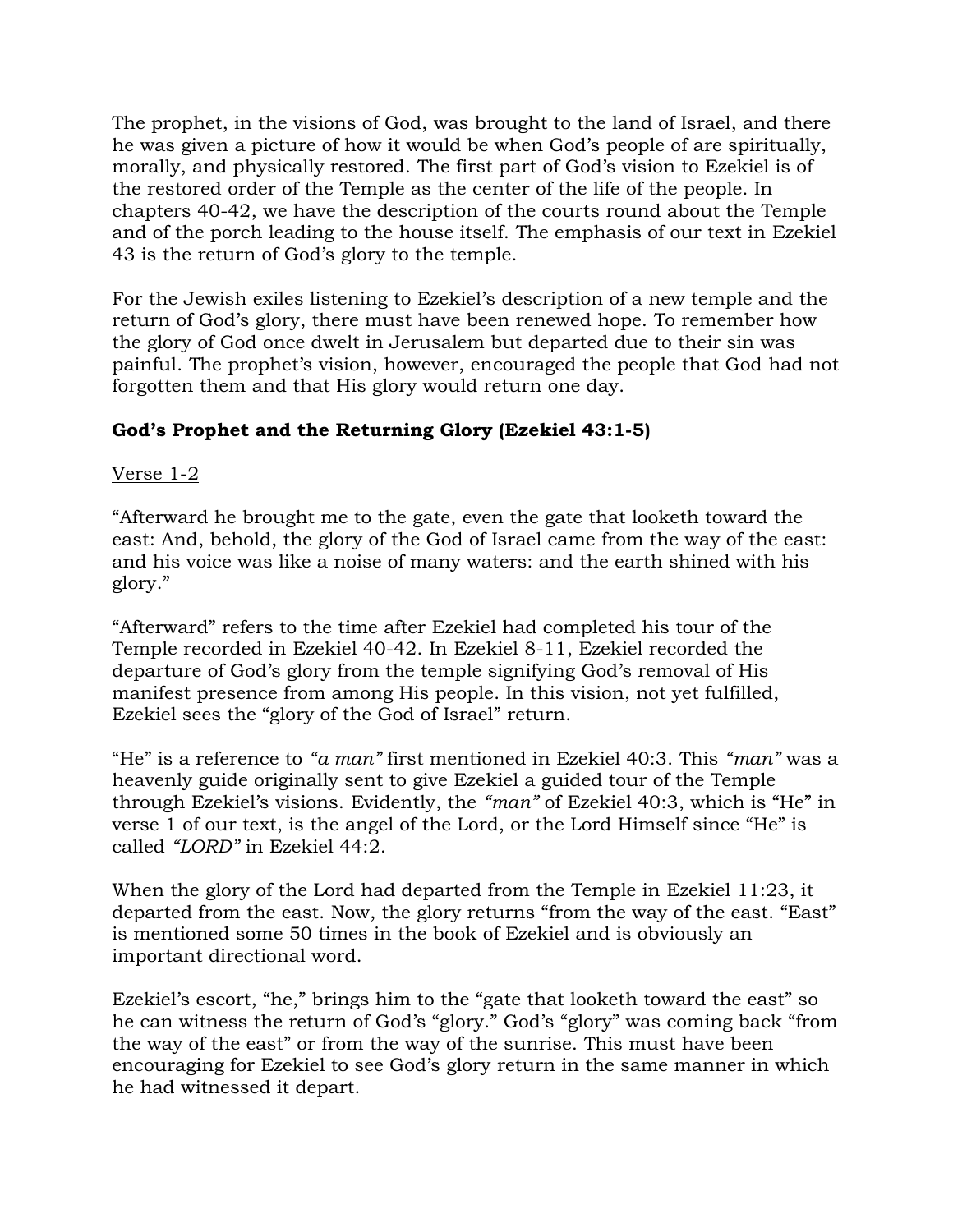The Hebrew word for "glory" is *kabod* {kaw-bode}. It means "weightiness." "God's glory" is the way God manifested Himself to the nation of Israel. It is the sum total of everything God is. The "glory of the God of Israel" is referred to 16 times in Ezekiel (Ezekiel1:28; 3:12, 23; 8:4; 9:3; 10:4, 18-19; 11:22-23; 39:21; 43:2). God's "glory" is the one thing He will not share with anyone (Isaiah 42:8).

God's "voice was like a noise of many waters: and the earth shined with his glory." The "voice" of Almighty God is heard in His glory and sounded like "many waters," or like the rumbling of Niagara Falls. The thought is that of power and overwhelming authority.

"The earth shined with his glory" seems to indicate that as the "glory" of God returns it is more splendid and radiant than ever. It's difficult to know if the "earth" Ezekiel is talking about is the entire world or the Promised Land. It seems most likely to refer the Promised Land. "Shined" is the Hebrew word *owr*  {ore} which means "luminous" or "set on fire." The thought is that this returning "glory" is more brilliant and overwhelming than the glory of the Lord manifested in the past in the tabernacle or Solomon's temple (1 Kings 8:10-11).

## Verse 3

"And it was according to the appearance of the vision which I saw, even according to the vision that I saw when I came to destroy the city: and the visions were like the vision that I saw by the river Chebar; and I fell upon my face. "

"It" is the vision Ezekiel is now experiencing. He is identifying the vision he is now having as the same he had "by the river Chebar" when God gave him the vision that He was coming "to destroy the city" (Ezekiel 2:1-8). "When I came to destroy the city" doesn't mean that Ezekiel was going to destroy Jerusalem but rather that his message to the city would be of coming destruction. So completely did the prophets identify themselves with God in whose name they spake, that it was as if the word from God was from them.

Just as in the other visions of God's glory, Ezekiel said, "I fell upon my face" (Ezekiel 1:28; 9:8). Ezekiel's response is a powerful commentary on what he saw and heard. By "falling upon his face" Ezekiel is reminding us that the manifest presence of God is beyond human comprehension.

*Question: When was the last time an awareness of God's presence caused you to bow down before Him? When was the last time an awareness of God's presence caused you to do anything? What did you do? What changed in your life?*

Verse 4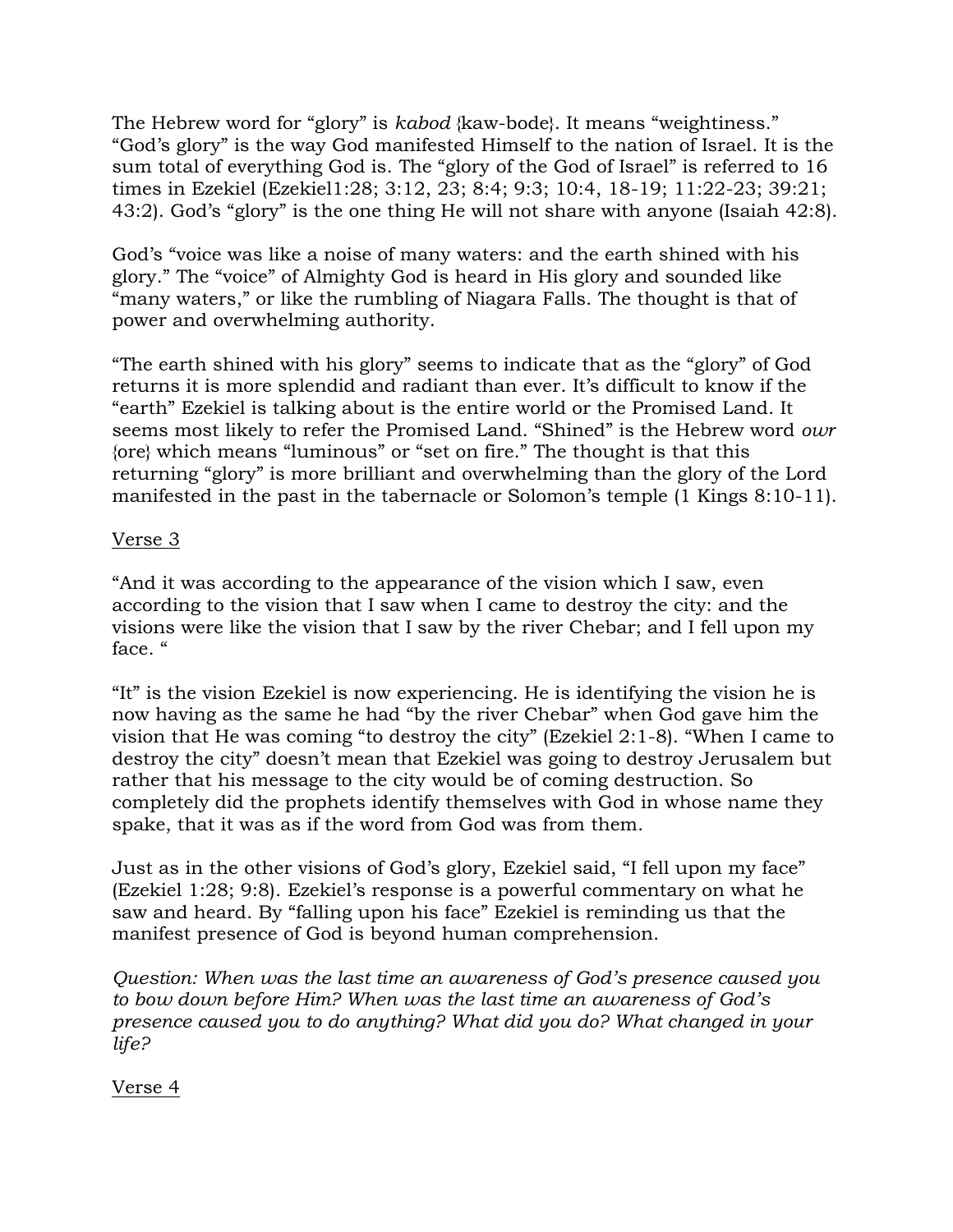"And the glory of the LORD came into the house by the way of the gate whose prospect is toward the east."

Ezekiel tells us that "the glory of the LORD came into the house by the way of the gate whose prospect is toward the east." That means the owner of the "house" now comes "into the house," or, the "LORD" has come in His "glory" to take up residence in His "house," the temple. Again, Ezekiel emphasizes the return of God's glory from the "east," the same direction in which it had departed.

## Verse 5

"So the spirit took me up, and brought me into the inner court; and, behold, the glory of the LORD filled the house."

Ezekiel is on his face as God's glory begins to fill the temple. There he lay humbly until "the spirit" lifts him up and brings him "into the inner court" of the temple. "The spirit" is the Holy Spirit and the word "spirit" is used here to define the "wind" or "breath" of the Holy Spirit. The "Spirit" like wind is invisible yet powerful. The Holy Spirit like a wind came and lifted Ezekiel up and brought him "into the inner court" which basically means closer to God's presence and in a more intimate communion with the Almighty. From the "inner court" Ezekiel would be able to see more clearly how the Lord's presence would "fill the house."

"Filled" is the Hebrew word *male'* {maw-lay} meaning "to be full." It means that every part of the temple was occupied with God's glory. This scene is the same as when God's glory filled Solomon's temple at its dedication in 1 Kings 8:10- 11.

# **God's People and the Returning Glory (Ezekiel 43:6-12)**

## Verse 6-7

"And I heard him speaking unto me out of the house; and the man stood by me. And he said unto me, Son of man, the place of my throne, and the place of the soles of my feet, where I will dwell in the midst of the children of Israel for ever, and my holy name, shall the house of Israel no more defile, neither they, nor their kings, by their whoredom, nor by the carcases of their kings in their high places."

Ezekiel is in the "inner court" which is a holy place. Here Ezekiel hears the Lord Himself speak to him while "the man" or his heavenly escort stands by. God addresses Ezekiel as "Son of man" a name God uses for Ezekiel numerous times throughout the book. The words, "Son of man" emphasizes Ezekiel's humanity and his need to depend upon the Lord.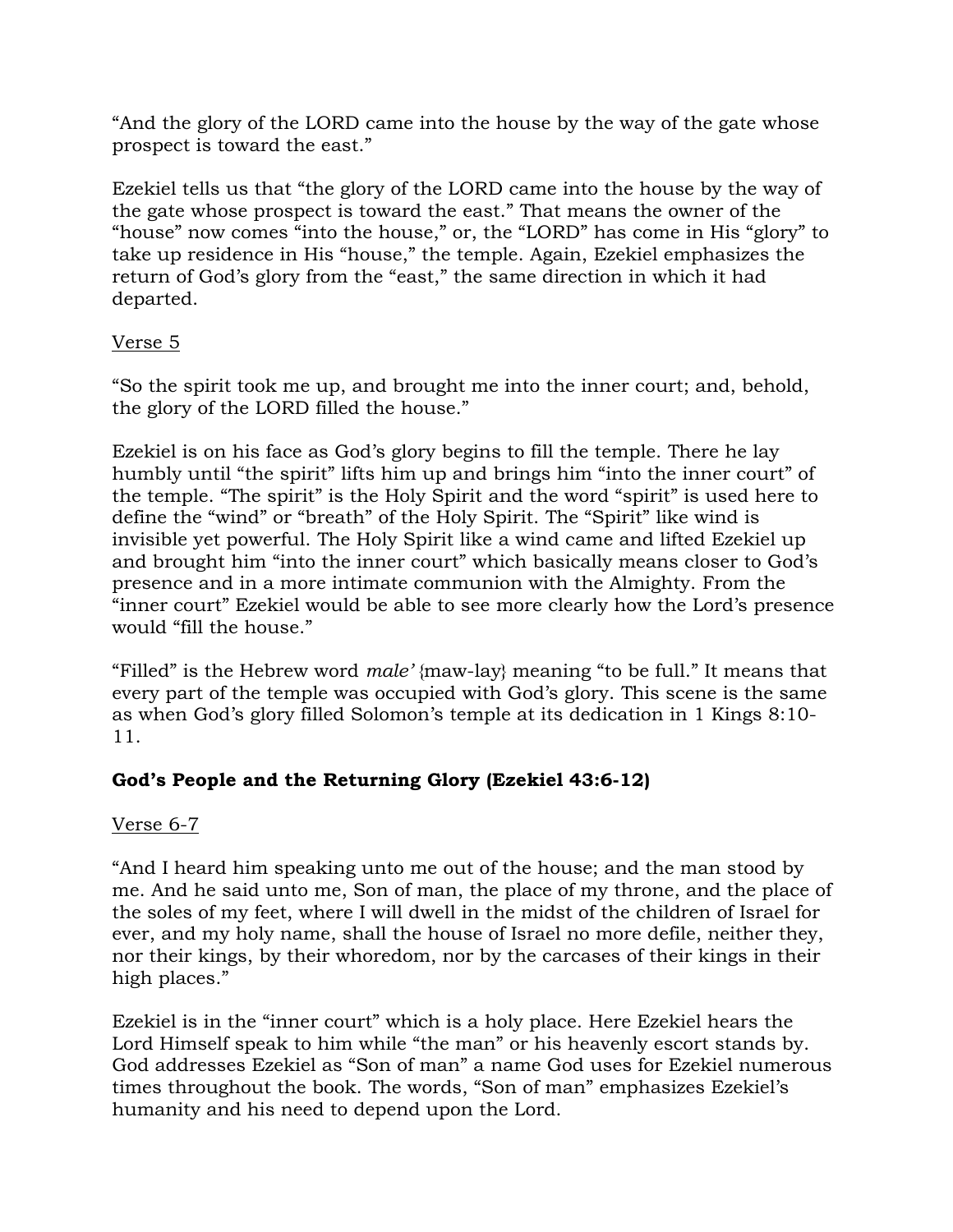The Lord has now entered the temple and He clearly states His intentions. The temple is "the place of His throne, and the place of the soles of his feet, where He will dwell in the midst of the children of Israel for ever, and his holy name." Where God dwells and where He manifests Himself is a holy and sacred place. His presence demands holiness. The Lord said, "This place, my house, where I reign and manifest myself to my children shall never be defiled again."

"Defiled" means "unclean" or "impure." There will be no one in the future temple who will make it unclean by their "whoredom" or worship of false gods through temple prostitution and sexual sins. "Whoredom" and temple prostitution is known to be a part of the practices of those who worship fictitious gods such as Baal. Many of Israel's kings had participated in that type of worship prior to the Babylonian captivity but the Lord says there is coming a future day when no more of that sinful worship will be present in His holy temple.

What a blessed day it will be for all of God's redeemed people when we can worship the Lord in the beauty of holiness and dwell with Him forever in a city where there is no sin. John the Revelator said, *"And there shall in no wise enter into it any thing that defileth, neither whatsoever worketh abomination, or maketh a lie: but they which are written in the Lamb's book of life"* (Revelation 21:27).

"Nor by the carcases of their kings in their high places" describes the practice of burying dead kings near the temple. The "carcases of their kings" is mentioned again in verse 9. Many kings of Judah are buried in Jerusalem, some near the temple. Also, some of their idols or idolatrous things may have been buried with them or near the temple. The Psalmist said, *"For they provoked him to anger with their high places, and moved him to jealousy with their graven images" (Psalm 78:58).* The "high places" were places where idolatrous acts were carried out and it resulted in God's anger. That will be no more in the future temple. God will tolerate no rivals!

*Question: Is there anything in your personal life or church that is too close to Jehovah? Is there anything that is in competition with His glory?*

#### Verse 8

"In their setting of their threshold by my thresholds, and their post by my posts, and the wall between me and them, they have even defiled my holy name by their abominations that they have committed: wherefore I have consumed them in mine anger."

The first "their" is a reference to the Israelites and their kings. The second "their" is a reference to the idols of the Israelites and their kings. The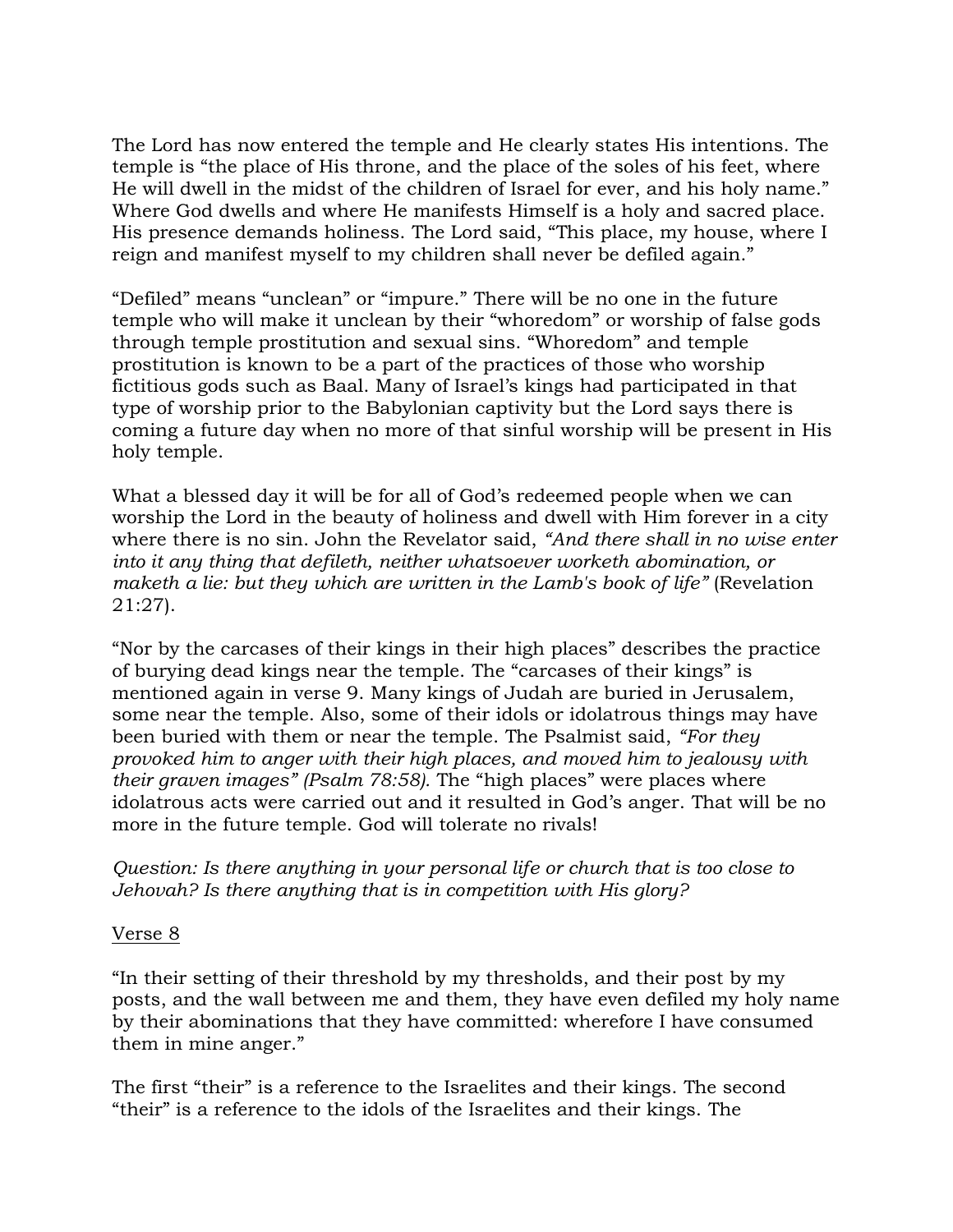"threshold" is the way of entrance into the temple. God is saying that the people and the kings set up their idols so close to me that there was nothing but a thin "wall between me and them." That statement means everything was so close and similar that it was impossible to distinguish between Holy God and man-made idols. God called their actions an "abomination." It was a "disgusting thing" to substitute the ordinances and man-made worship with the worship of God. To set man-made worship on the same level with God is disgusting.

"Wherefore I have consumed them in mine anger" is literally God saying, "That is why I became so angry and sent them into captivity." There is always a reason why God does what He does.

## Verse 9

"Now let them put away their whoredom, and the carcases of their kings, far from me, and I will dwell in the midst of them for ever."

God wanted the sexual sins and idolatrous worship to be "put away." The words "put away" and "far from me" means "to be removed at a distance." It stands in contrast to the closeness of their idols and man-made worship described in verse 8 as "the wall between me and them."

"And I will dwell in the midst of them for ever." Only when God's people are holy will they experience God's holy presence. If His people will "put away" He will "dwell in the midst of them for ever." The word "dwell" means "settle down" and "abide."

#### Verse 10

"Thou son of man, shew the house to the house of Israel, that they may be ashamed of their iniquities: and let them measure the pattern."

God told Ezekiel, "Son of man," to "shew the house to the house of Israel." That meant Ezekiel was to show the blueprint for the temple to the people of God. In seeing the blueprint of the future temple the people of God would "be ashamed of their iniquities." To look at what God had in store for them compared to how they had sinned against would humiliate them. Perhaps by looking at what they had and how they had sinned would help them confess that they had no one to blame but themselves. Maybe they would also realize how good God was to them in giving them a future in spite of their sinful past.

"Let them measure the pattern" seems to indicate the Lord wanted them to deliberately go over the details of the temple. They were to pay close attention to what belonged in the temple and the purposes and placements of each and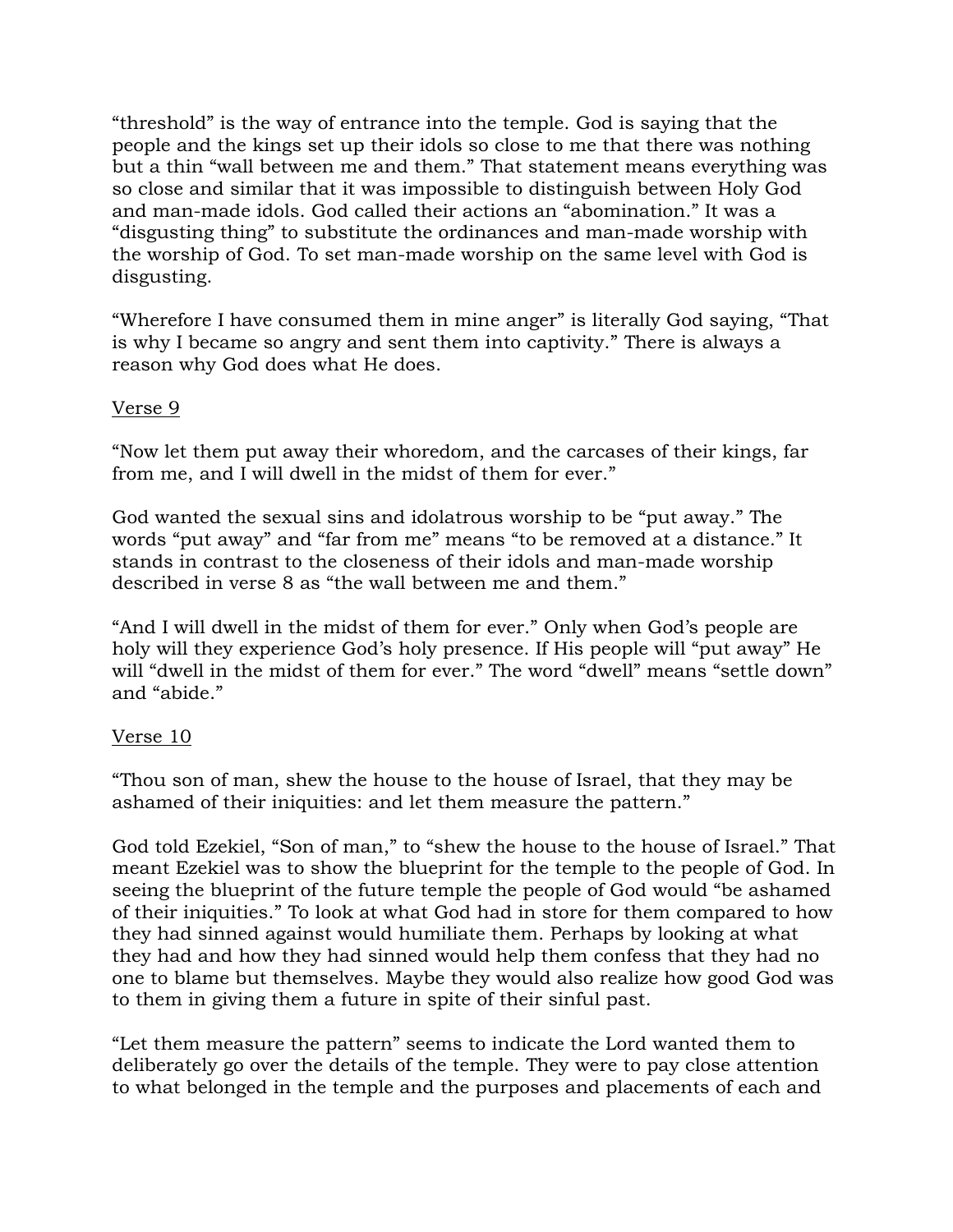every part. Maybe then they would never set their idols in places they did not belong.

## Verse 11

"And if they be ashamed of all that they have done, shew them the form of the house, and the fashion thereof, and the goings out thereof, and the comings in thereof, and all the forms thereof, and all the ordinances thereof, and all the forms thereof, and all the laws thereof: and write it in their sight, that they may keep the whole form thereof, and all the ordinances thereof, and do them."

The "if" of this verse means that if the people are humiliated and show shame when Ezekiel shows them the temple blueprints, then he is to "shew them the form…and the fashion…and the goings out…and the comings…and all the forms…and all the ordinances…and all the laws. That means he is to go into greater detail about everything concerning the future temple.

Ezekiel is to "write it in their sight" or draw them a picture they can't miss! He is to cover every detail so God's people can worship and obey Him as He required.

*Question: What would be your reaction to the way you worship if you were to carefully study the scriptures and understand the nature of true biblical worship? Do you think you would be ashamed?*

Verse 12

"This is the law of the house; Upon the top of the mountain the whole limit thereof round about shall be most holy. Behold, this is the law of the house."

The "house" is referring to every aspect of the future millennial temple. The "law" or instructions for the coming temple is that everything "shall be most holy." That's the "law of this house." "Whole limit" means "entire territory." Everything around the temple is to be considered "most holy." "Most holy" means "separated, set apart, sacred." "Upon the top of the mountain the whole limit thereof round about" is referring to everything around the temple.

## **Conclusion**

What can Christians learn from Ezekiel's vision of the future millennial temple? Prophetically, we know that God will one day restore His chosen people, Israel, and that there will be a future temple in the millennial kingdom. Personally, like Israel, God has saved us and called us to be His witnesses so the lost world can see His glory in us. Perhaps nothing would be more valuable to the world than for Christians to confess our failure in that regard and pray for God's presence to shine in us and through us again.